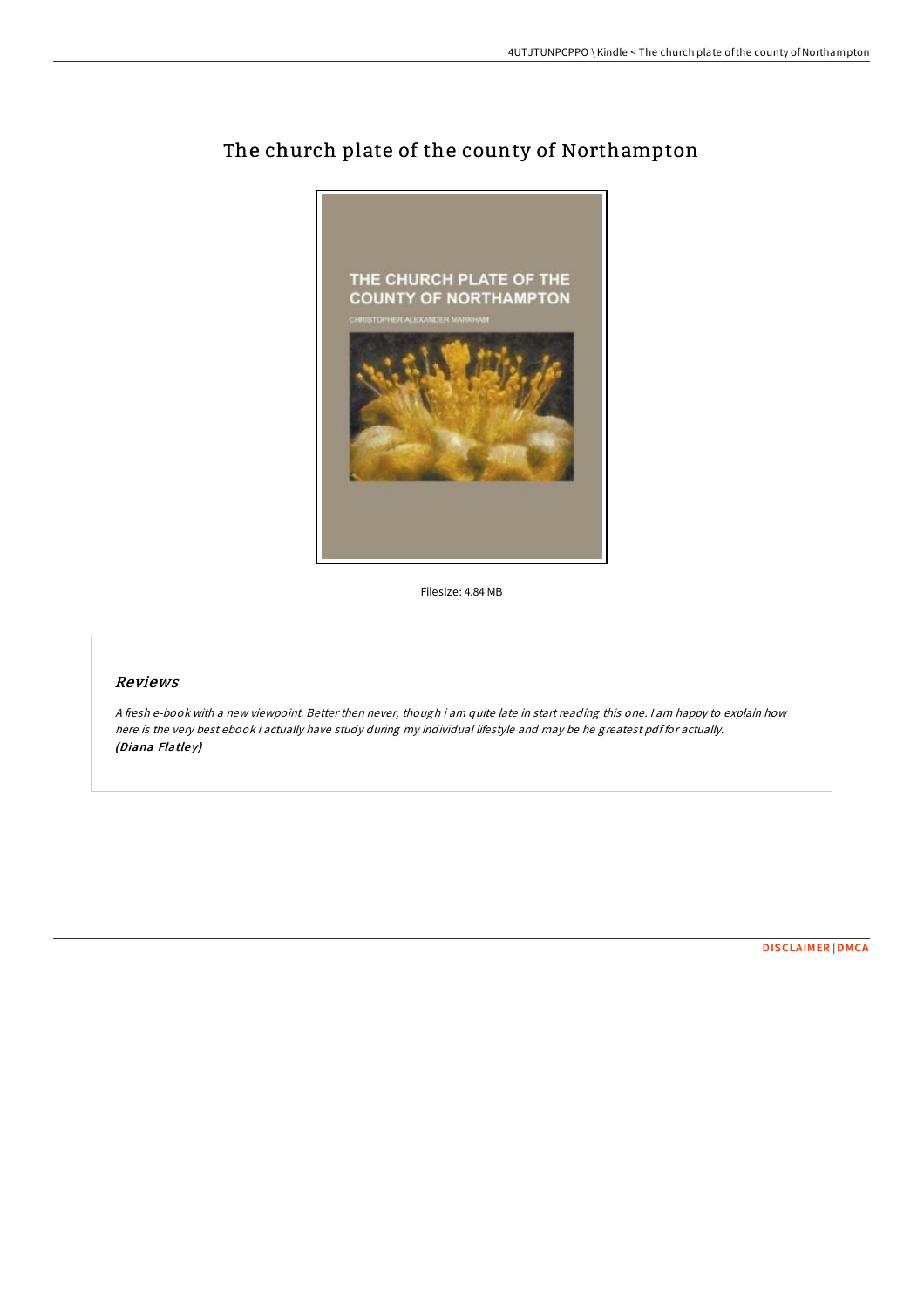## THE CHURCH PLATE OF THE COUNTY OF NORTHAMPTON



RareBooksClub. Paperback. Book Condition: New. This item is printed on demand. Paperback. 112 pages. Dimensions: 9.6in. x 7.4in. x 0.4in.This historic book may have numerous typos and missing text. Purchasers can usually download a free scanned copy of the original book (without typos) from the publisher. Not indexed. Not illustrated. 1894 edition. Excerpt: . . . oz. 1 gt. and silver weight. 117 In 1725 the inventory enumerates 2 silver cupps, 1 silver plate, 1 silver salver, 2 pewter flagons, and 2 pewter plates. There appears to be no record of this Elizabeth Crosey. Mrs. Fowler was probably the wife of the Rev. William Fowler, who was instituted to this living in August 1670; he was master of the Kettering Grammar School, and appears to have died in 1680. 1, 7 History of Kettering, by F. W. Bull, 1891, p. 97. Kettering KETTERING. SAINT ANDREWS CHAPEL. 1. S1lver G1lt Paten. --Weight 4: 15. Diam. 6. This paten is of modern mediaeval design. On the upper surface is the text: Take, eat: this is my Body Take, eat: this is my Body. 2. S1lver Cup. --Weight 17: 1. Height 8. Diam. of bowl 2, of foot 5f. This cup is also of modern mediaeval design; the bowl is gilt inside. Both vessels bear the Birmingham hall marks for 1872. KETTERING. SAINT MARYS CHAPEL. 1, 2, 3. Two Pewter Patens And Cup. KILSBY. S. Haltb. Daventry Deanery. 1. S1lver Paten. --Weight 3: 12. Diam. 4f. Diam. of foot 2. Height 1. Date circa 1731. No marks. This is quite plain; the centre is slightly sunk, and the foot is hollow. 2. S1lver Cup. --Weight 6: 18. Height 5f. Diam. of bowl 3, of foot 3f. Date 1731. Hall marks: (1) Capital Roman Q; (2) Leopards head crowned in angular shield; (3) Lion...

 $\overline{\text{pos}}$ Read The church plate of the county of No[rthampto](http://almighty24.tech/the-church-plate-of-the-county-of-northampton.html)n Online  $\blacksquare$ Download PDF The church plate of the county of No[rthampto](http://almighty24.tech/the-church-plate-of-the-county-of-northampton.html)n